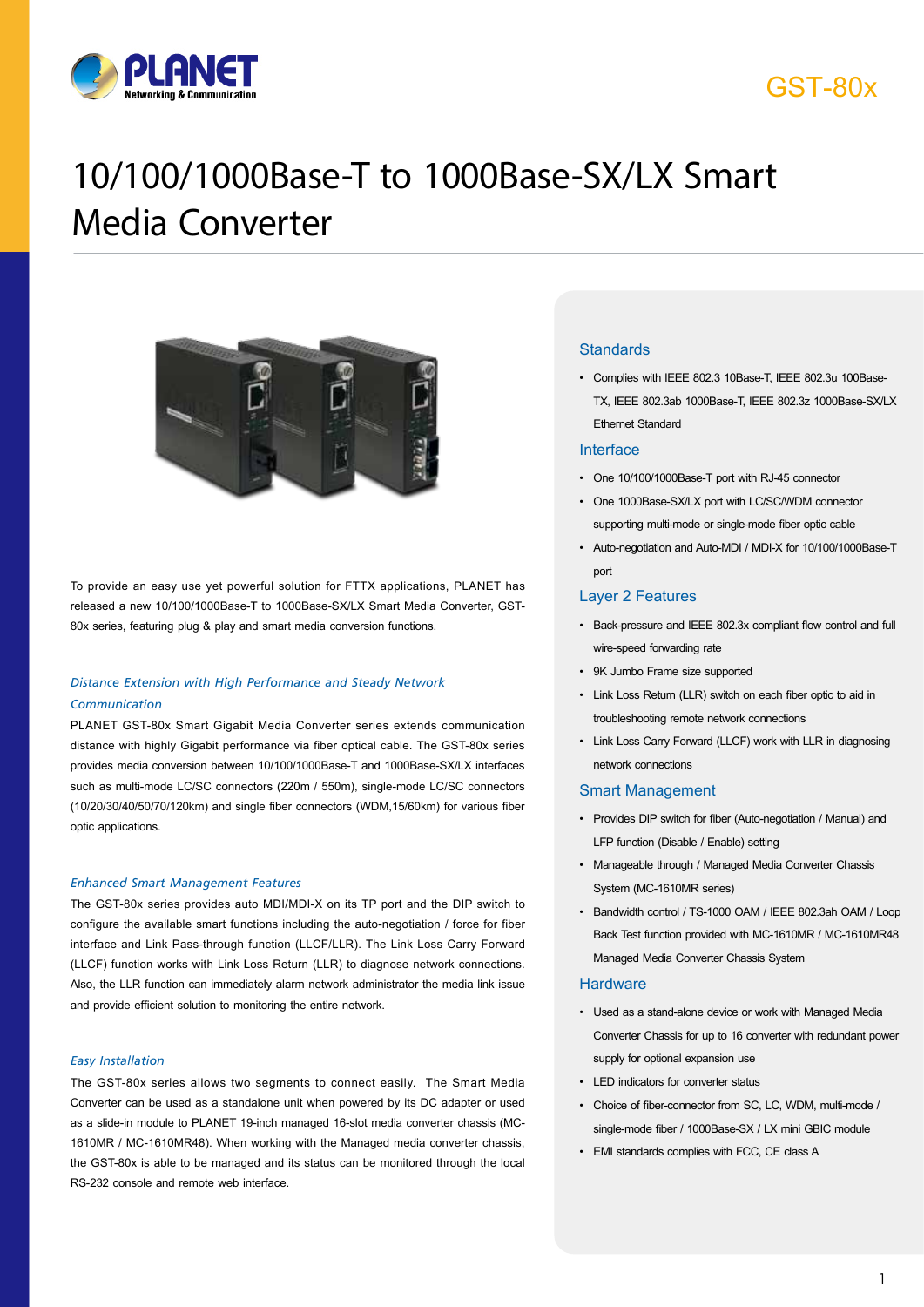

### Applications

#### *Fiber-Optic Networking for ISP, Enterprise, and Home*

PLANET GST-80x provides advanced media conversion technology -- 10/100/1000Base-T and 1000Base-SX/LX interfaces to fulfill different kinds of demands as the current network grows and expands. The GST-80x provides diverse fiber connect type options for different network applications. It is very flexible for the GST-80x to work as a standalone device or be installed in the central management media converter chassis for centralized management. When working with the management media converter chassis, the GST-80x is hot swappable to avoid network downtime. The GST-80x is the ideal solution to building a network solution of FTTH (Fiber to the Home) or FTTC (Fiber to the Curb), and FTTB (Fiber to the Building) for ISPs, campuses and enterprises.

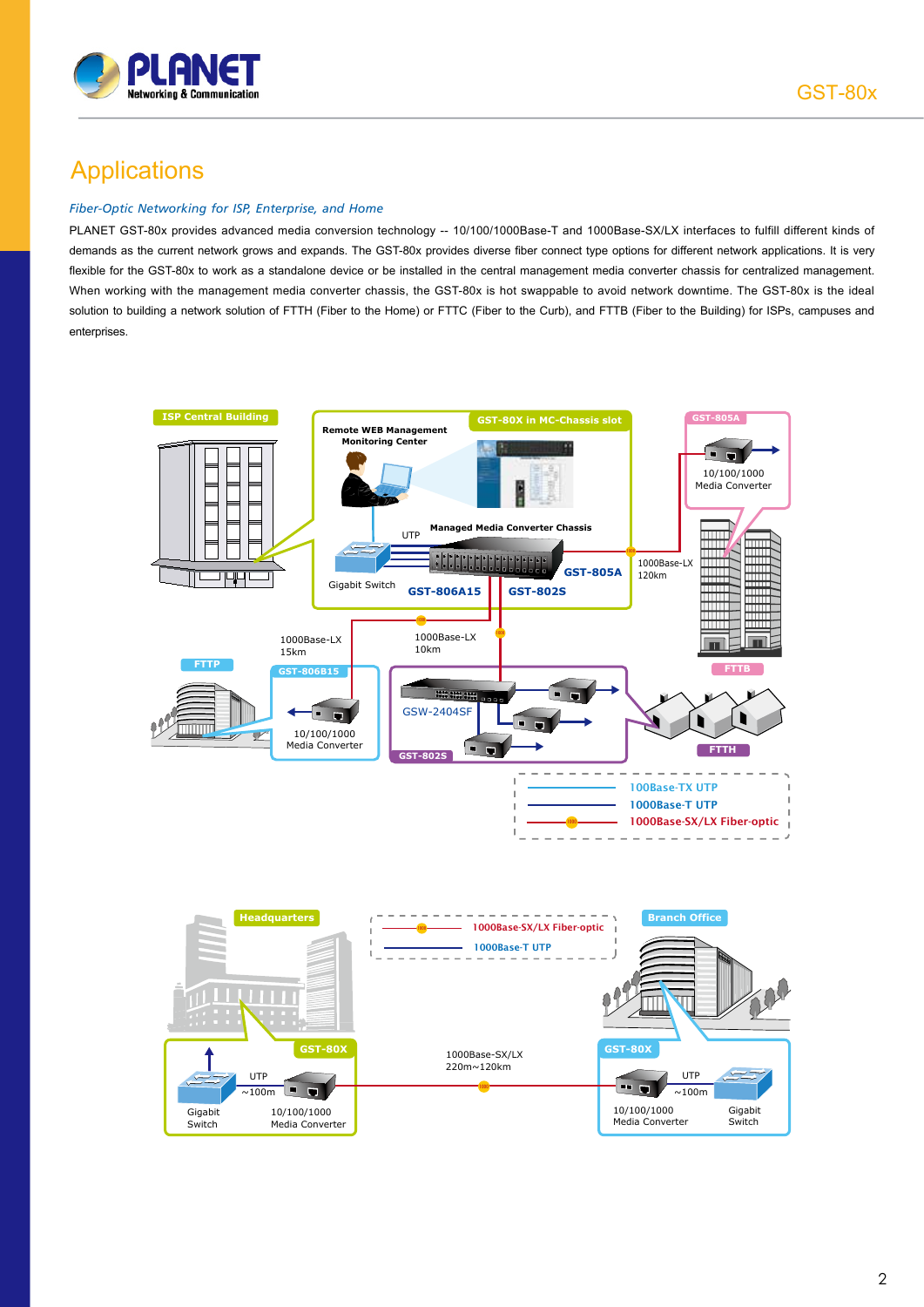

# **Specifications**

| Model                          | GST-802                                                                                                                                                | GST-802S                                                                                                                                                                                      |  | GST-805A GST-806A15 GST-806B15 GST-806A60 GST-806B60 |  |  |  |
|--------------------------------|--------------------------------------------------------------------------------------------------------------------------------------------------------|-----------------------------------------------------------------------------------------------------------------------------------------------------------------------------------------------|--|------------------------------------------------------|--|--|--|
| <b>Hardware Specifications</b> |                                                                                                                                                        |                                                                                                                                                                                               |  |                                                      |  |  |  |
| Standards                      | IEEE 802.3, 10Base-T<br>IEEE 802.3u, 100Base-TX<br>IEEE 802.3ab, 1000Base-T<br>IEEE 802.3z, 1000Base-SX/LX<br>IEEE 802.3ah OAM                         |                                                                                                                                                                                               |  |                                                      |  |  |  |
| Ports                          |                                                                                                                                                        | 1 x 10/100/1000Base-T port<br>1 x 1000Base-SX/LX port                                                                                                                                         |  |                                                      |  |  |  |
| Copper Interface               |                                                                                                                                                        | RJ-45 port (Auto-MDI/MDI-X) Twisted Pair                                                                                                                                                      |  |                                                      |  |  |  |
| Optic Interface                | GST-802 / GST-802S: SC<br>GST-805A: SFP                                                                                                                | GST-806A15 / GST-806B15 / GST-806A60 / GST-806B60: WDM                                                                                                                                        |  |                                                      |  |  |  |
| Optic Wavelength               | GST-802: 850nm<br>GST-802S: 1310nm<br>GST-805A: N/A                                                                                                    | GST-806A15: TX:1310nm / RX:1550nm<br>GST-806B15: TX:1550nm / RX:1310nm<br>GST-806A60: TX:1310nm / RX:1550nm<br>GST-806B60: TX:1550nm / RX:1310nm                                              |  |                                                      |  |  |  |
| Launch Power(dBm) Max.         | GST-802: -4 dBm<br>GST-802S: -3 dBm<br>GST-805A: N/A<br>GST-806A15: -3 dBm<br>GST-806B15: +5 dBm<br>GST-806A60: -3 dBm<br>GST-806B60: +4 dBm           |                                                                                                                                                                                               |  |                                                      |  |  |  |
| Launch Power(dBm) Min.         | GST-802: -9.5 dBm<br>GST-802S: -9.5dBm<br>GST-805A: N/A<br>GST-806A15: -9 dBm<br>GST-806B15: 0 dBm<br>GST-806A60: -9 dBm<br>GST-806B60: -1 dBm         |                                                                                                                                                                                               |  |                                                      |  |  |  |
| <b>Receive Sensitivity</b>     | GST-802: -13.5 dBm<br>GST-802S: -14.4 dBm<br>GST-805A: N/A<br>GST-806A15: -21 dBm<br>GST-806B15: -25 dBm<br>GST-806A60: -21 dBm<br>GST-806B60: -25 dBm |                                                                                                                                                                                               |  |                                                      |  |  |  |
| Maximum Input power            | GST-802: -18 dBm<br>GST-802S: -20 dBm<br>GST-805A: N/A<br>GST-806A15: -3 dBm<br>GST-806B15: -3 dBm<br>GST-806A60: -2 dBm<br>GST-806B60: -2 dBm         |                                                                                                                                                                                               |  |                                                      |  |  |  |
| Speed Twisted-pair             | 10/20Mbps for Half / Full-Duplex<br>2000Mbps for Full-Duplex                                                                                           | 100/200Mbps for Half / Full-Duplex                                                                                                                                                            |  |                                                      |  |  |  |
| Speed Fiber-optic              | 2000Mbps for Full-Duplex                                                                                                                               |                                                                                                                                                                                               |  |                                                      |  |  |  |
| Cable Twisted-pair             |                                                                                                                                                        | 10Base-T: 2-pair UTP Cat. 3,4,5, up to 100m<br>100Base-TX: 2-pair UTP Cat. 5, up to 100m<br>1000Base-T: 4-pair STP Cat 5 up to 100m                                                           |  |                                                      |  |  |  |
| Cable Fiber-optic Cable        |                                                                                                                                                        | · 50/125µm or 62.5/125µm multi-mode fiber cable, up to 220/550m.<br>• 9/125µm single-mode cable, provides long distance for 10/20/30/40/50/70/120km (vary on fiber transceiver or SFP module) |  |                                                      |  |  |  |
| <b>LED</b> Indicator           | • PWR (Green)<br>• TP: 1000, LINK/ACT<br>• Fiber: LINK/ACT                                                                                             |                                                                                                                                                                                               |  |                                                      |  |  |  |
| <b>DIP Switch</b>              |                                                                                                                                                        | Fiber (Auto-negotiation / Manual), LFP (Disable / Enable)                                                                                                                                     |  |                                                      |  |  |  |
| Power Consumption              |                                                                                                                                                        | 3.1 Watts / 10BTU (maximum)                                                                                                                                                                   |  |                                                      |  |  |  |
| <b>OAM</b>                     | TS-1000, IEEE 802.3ah terminal                                                                                                                         |                                                                                                                                                                                               |  |                                                      |  |  |  |